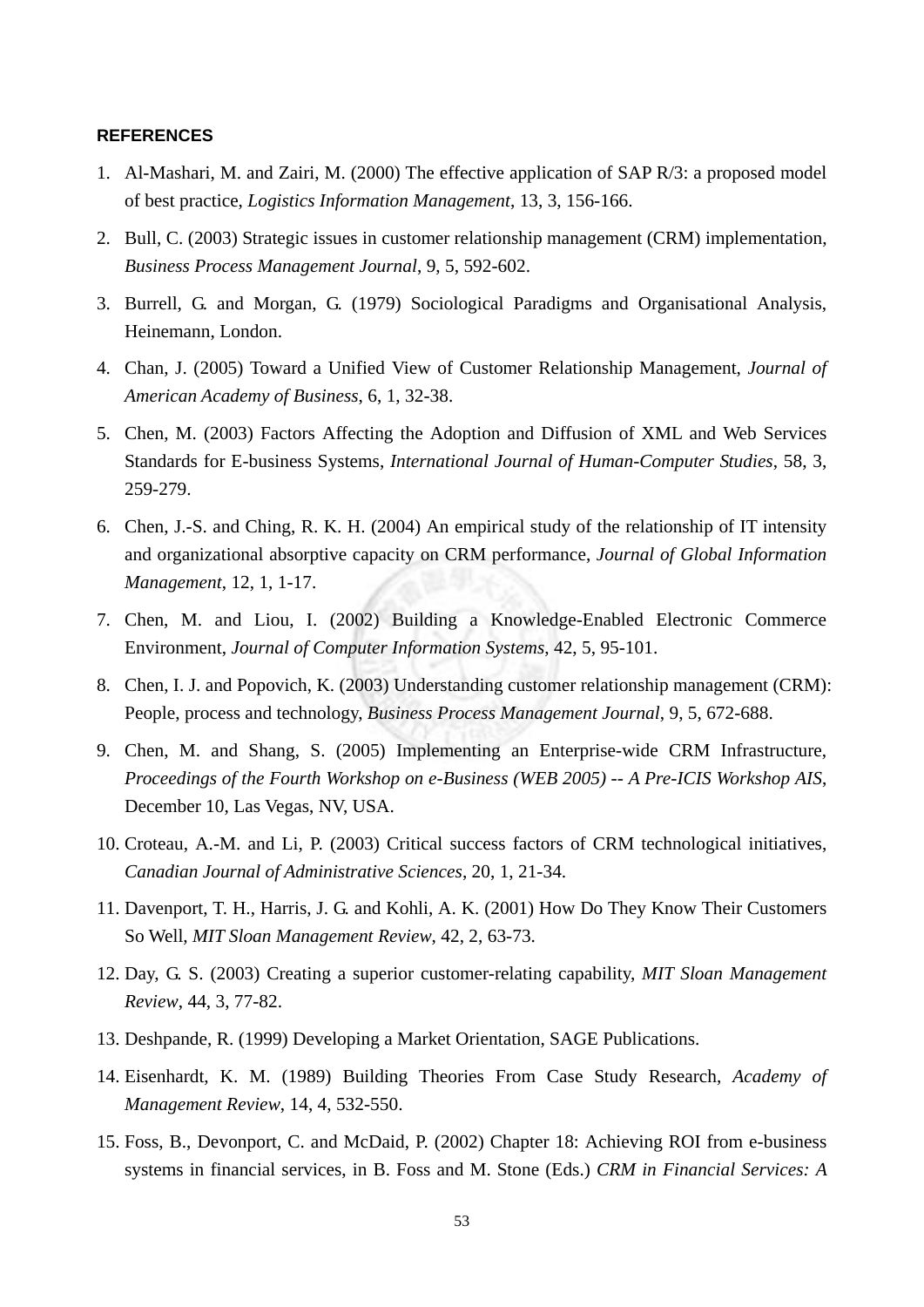*Practical Guide to Making Customer Relationship Management Work*, Kogan Page Limited, London.

- 16. Gandz, J. (1990) The Employee Empowerment Era, *Business Quarterly (1986-1998)*, 55, 2, 74-79.
- 17. Gebert, H., Geib, M., Kolbe, L. and Brenner, W. (2003) Knowledge-enabled customer relationship management: Integrating customer relationship management and knowledge management concepts, *Journal of Knowledge Management*, 7, 5, 107-123.
- 18. Goodhue, D. L., Wixom, B. H. and Watson, H. J. (2002) Realizing Business Benefits Through CRM: Hitting the Right Target in the Right Way, *MISQ Executive*, 1, 2, 79-94.
- 19. Goodhue, D. L., Wybo, M. and Kirsch, L. (1992) The Impact of Data Integration on the Costs and Benefits of Information Systems, *MIS Quarterly*, 16, 3, 293-311.
- 20. Herrenkohl, R. C., Judson, G. T., and Heffner, J. A. (1999) Defining and measuring employee empowerment, *The Journal of Applied Behavioral Science*, 35, 3, 373-389.
- 21. Homburg, C. and Pflesser, C. (2000) A multiple-layer model of market-oriented organizational culture: Measurement issues and performance outcomes, *JMR, Journal of Marketing Research*, 37, 4, 449-462.
- 22. Hoogervorst, J., Flier, H. v. d. and Koopman, P. (2004) Implicit communication in organisations: The impact of culture, structure and management practices on employee behaviour, *Journal of Managerial Psychology*, 19, 3, 288-311.
- 23. Huang, A., Yen, D. C., Chou, D. C. and Xu, Y. (2003) Corporate applications integration: Challenges, opportunities, and implementation strategies, *Journal of Business and Management*, 9, 2, 137-145.
- 24. Hyperion, J. (2001) The CRM Lifecycle: Without CRM analytics, your customer won't even know you are there, in SCN Education B.V. (Ed.) *Customer Relationship Management*, Friedr. Vieweg & Sohn Verlagsgesellschaft mbH, 91-100.
- 25. Jackson, D. Jr (1994) Relationship selling: the personalization of relationship marketing, *Asia-Australia Marketing journal*, 2, 1, 45-54.
- 26. Kalakota, R. and Robinson, M. (2000) E-business: Roadmap for success, Addison-Wesley, Massachusetts.
- 27. Kling, R. (1999) What is Social Informatics and Why Does it Matter, *D-Lib Magazine,* 5, 1.
- 28. Kohli, A. K., Jaworski, B. J., and Kumar, A. (1993) MARKOR: A measure of market orientation, *JMR, Journal of Marketing Research*, 30, 4, 467-477.
- 29. Kotorov, R. (2003) Customer relationship management: Strategic lessons and future directions, *Business Process Management Journal*, 9, 5, 566-571.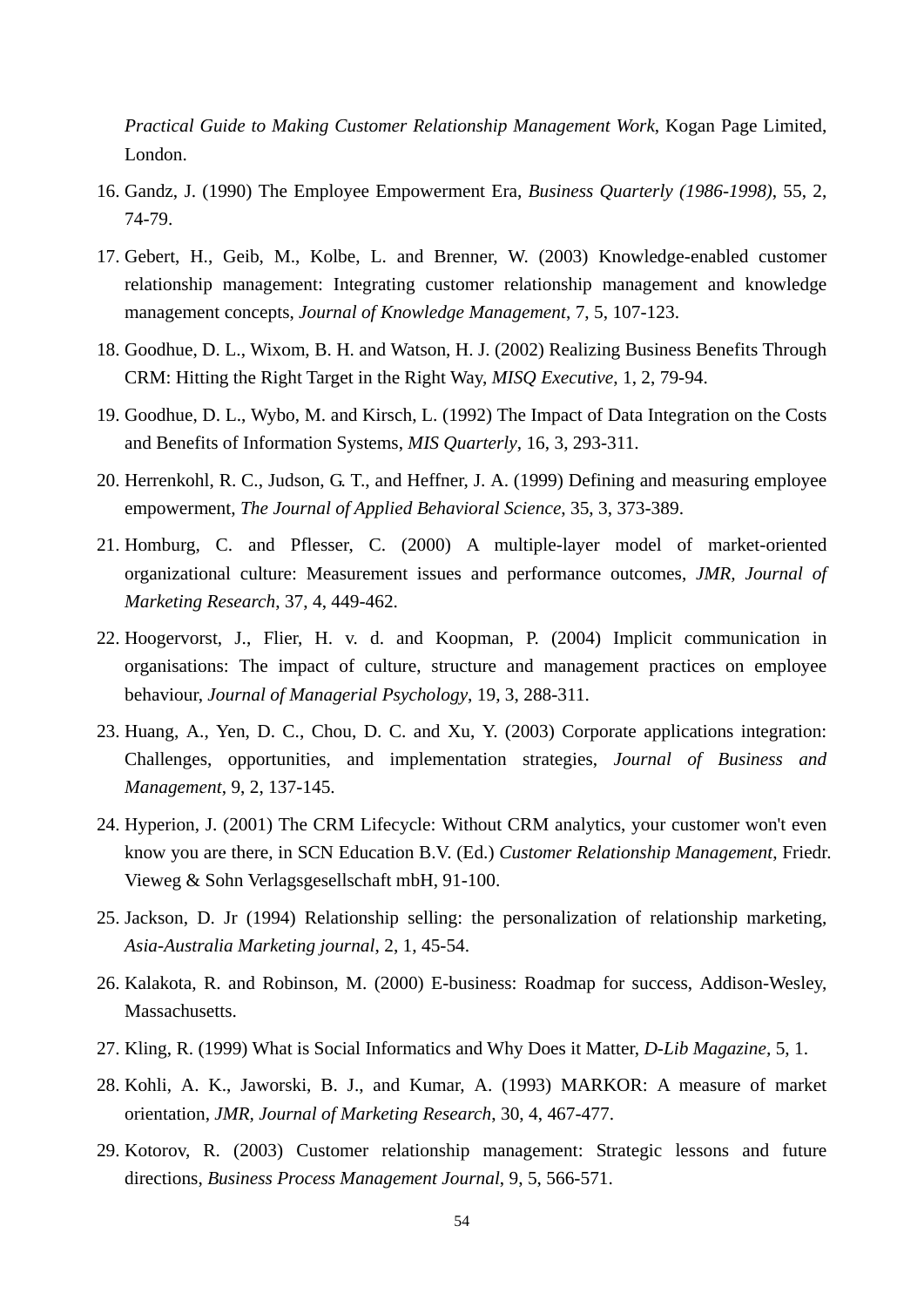- 30. Levine, J. (1993) Relationship marketing, *Forbes*, 152, 14, 232-234.
- 31. Liautaud, B. (2001) e-Business Intelligence, McGraw-Hill, New York.
- 32. Ling, R. and Yen, D. C. (2001) Customer relationship management: An analysis framework and implementation strategies, *The Journal of Computer Information Systems*, 41, 3, 82-97.
- 33. McDonnell, S. (2001) Putting CRM to work, *Computerworld*, 35, 11, 48-49.
- 34. Mumford, E. (1997) Assisting Work Restructuring in Complex and Volatile Situations, in J. Neumann, K. Kellner and A. Dawson-Shepard (Eds.) *Developing Organizational Consultancy*, Routledge, London.
- 35. Mumford, E. (2000) Socio-Technical Design: An Unfulfilled Promise or a Future Opportunity, in R. Baskerville, J. Stage and J. DeGross (Eds.) *The Social and Organizational Perspective on Research and Practice in Information Technology*, Chapman-Hall, London.
- 36. Oracle Corp., Oracle Customer Data Hub, http://www.oracle.com/data\_hub/cdh.html
- 37. Peel, J. (2002) CRM: Redefining Customer Relationship Management, Digital Press, Oxford.
- 38. Peppard, J. (2000) Customer relationship management (CRM) in financial services, *European Management journal*, 18, 3, 312-327.
- 39. Piccoli, G., O'Connor, P., Capaccioli, C., and Alvarez, R. (2003) Customer relationship management-a driver for change in the structure of the U.S. lodging industry, *Cornell Hotel and Restaurant Administration Quarterly*, 44, 4, 61-73.
- 40. Plakoyiannaki, E. and Tzokas, N. (2002) Customer relationship management: A capabilities portfolio perspective, *Journal of Database Management*, 9, 3, 228-237.
- 41. Reichheld, F.F. (1996a) The Loyalty Effect, Harvard Business School Press, Boston, MA.
- 42. Reichheld, F.F. (1996b) Learning from customer defections, *Harvard Business Review*, 74, 2, 56-69.
- 43. Reinartz, W., Krafft, M. and Hoyer, W. D. (2004) The Customer Relationship Management Process: Its Measurement and Impact on Performance, *JMR, Journal of Marketing Research*, 41, 3, 293.
- 44. Rigby, D. K., Reichheld, F. F. and Schefter, P. (2002) Avoid the four perils of CRM, *Harvard Business Review*, 80, 2, 101-109.
- 45. Robbins, S.P. (1990) Organization Theory, Prentice-Hall, Englewood Cliffs, NJ.
- 46. Roland Berger Strategy Consultants (2005) Customer Life Cycle Management, http://www.rolandberger.com/.